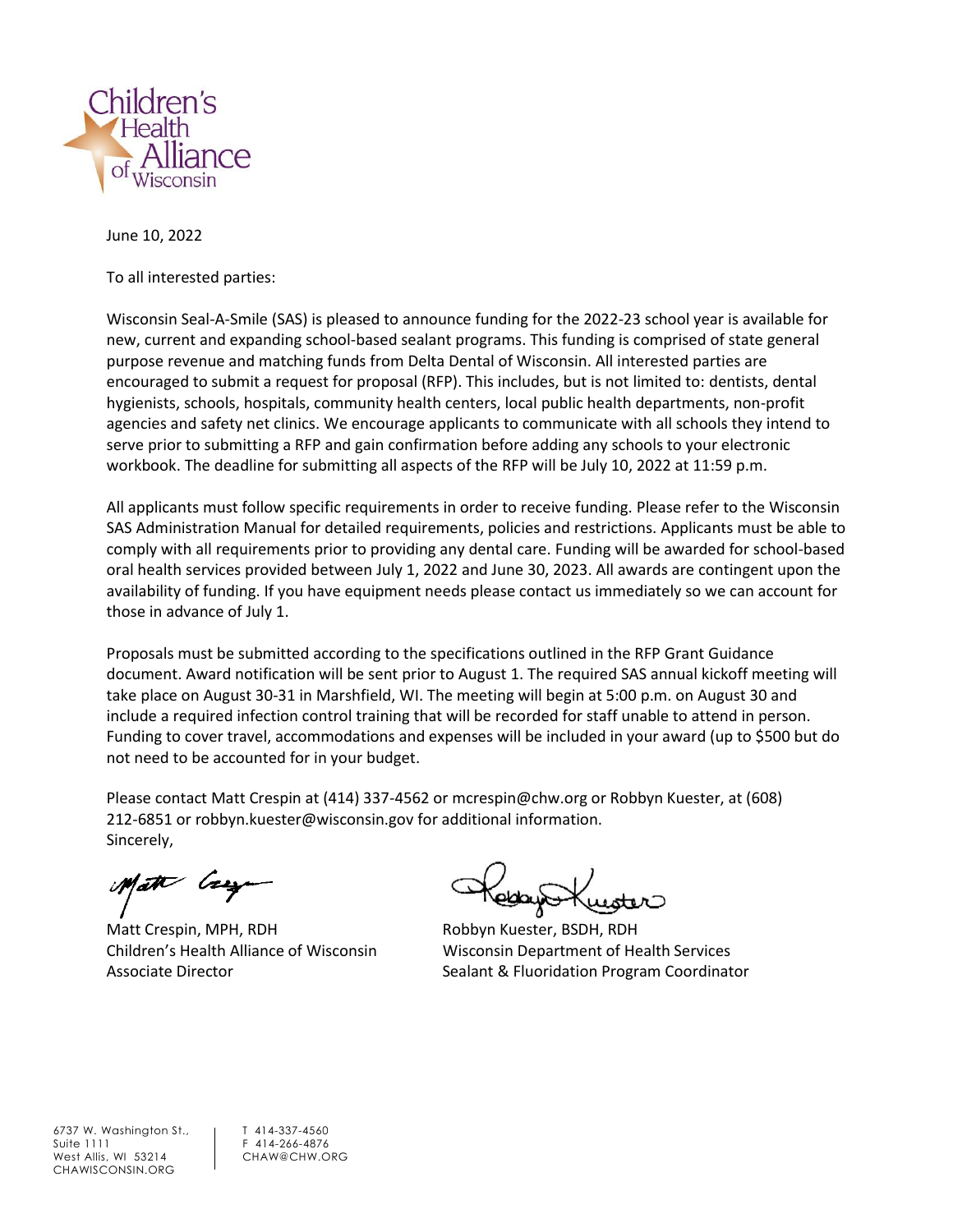



# **Request for Proposal Grant Guidance**

### **Overview**

- The submission process has two parts, an online proposal and an electronic workbook. The electronic workbook contains three separate worksheets.
- In addition to the submission of these two parts of the RFP, programs are required to submit electronically a copy of their updated infection control plan which includes a respiratory protection plan that will be reviewed and approved by SAS administration.
- Proposals will not be considered until all parts are completed and submitted.
- Incomplete submissions will be denied and applicants will need to resubmit.
- Prior to beginning work on the RFP, review th[e Wisconsin SAS Administration Manual](https://www.chawisconsin.org/download/seal-a-smile-admin-manual/?wpdmdl=2025&refresh=62a25314bbf7c1654805268). Prior to submitting a proposal, ensure all requirements, guidelines, and recommendations can be adhered to.
- All programs are required to adhere to the CDC Guidance for [Healthcare Personnel during the](https://www.cdc.gov/coronavirus/2019-ncov/hcp/infection-control-recommendations.html?CDC_AA_refVal=https%3A%2F%2Fwww.cdc.gov%2Fcoronavirus%2F2019-ncov%2Fhcp%2Fdental-settings.html)  [COVID19 Pandemic](https://www.cdc.gov/coronavirus/2019-ncov/hcp/infection-control-recommendations.html?CDC_AA_refVal=https%3A%2F%2Fwww.cdc.gov%2Fcoronavirus%2F2019-ncov%2Fhcp%2Fdental-settings.html) and [OSAP's Infection Prevention & Control guide for School Sealant Programs](https://www.astdd.org/docs/ipc-guide-for-ssp-during-cov.pdf)  [during COVID-19.](https://www.astdd.org/docs/ipc-guide-for-ssp-during-cov.pdf)
- Questions regarding the RFP may be submitted via email t[o mcrespin@chw.org](mailto:mcrespin@chw.org)
- All providers and staff interacting with children will be required to complete to complete both the [OSAP training](https://osap.mclms.net/en/package/4778/view) and the SAS Infection Control training provided on August 30. The training will be recorded for those not in attendance at the annual kickoff meeting.
- A checklist and links to all required documents are provided at the end of this document. All SAS RFP documents and resources can be found on the [Wisconsin SAS website.](http://www.chawisconsin.org/sas)

#### **Online proposal**

- Information entered in the online submission form cannot be saved or returned to at a later time.
- If the online submission form is left idle for an extended period of time, the session will time out and information already entered will be lost.
- Programs previously funded must use the most recent DentaSeal Comprehensive Report for your program to complete the RFP and ensure an accurate submission.
- The RFP Questions Document outlines all the questions that need to be answered. This is a tool intended to assist in preparation of the proposal. You should not submit this document.
- Consider compiling answers to all questions provided in the RFP Questions Document prior to beginning any portion of the online submission form.
- For best results in transferring information from the RFP Questions Document into the online submission form, use Microsoft Word to develop answers to all questions. After this has been completed, use the cut/paste option to transfer the information into the online submission.
- The responses prepared for the RFP should ONLY be submitted using the online submission form, available via the Survey Monkey link available at the bottom of this document.

T 414-337-4560 F 414-266-4876 CHAW@CHW.ORG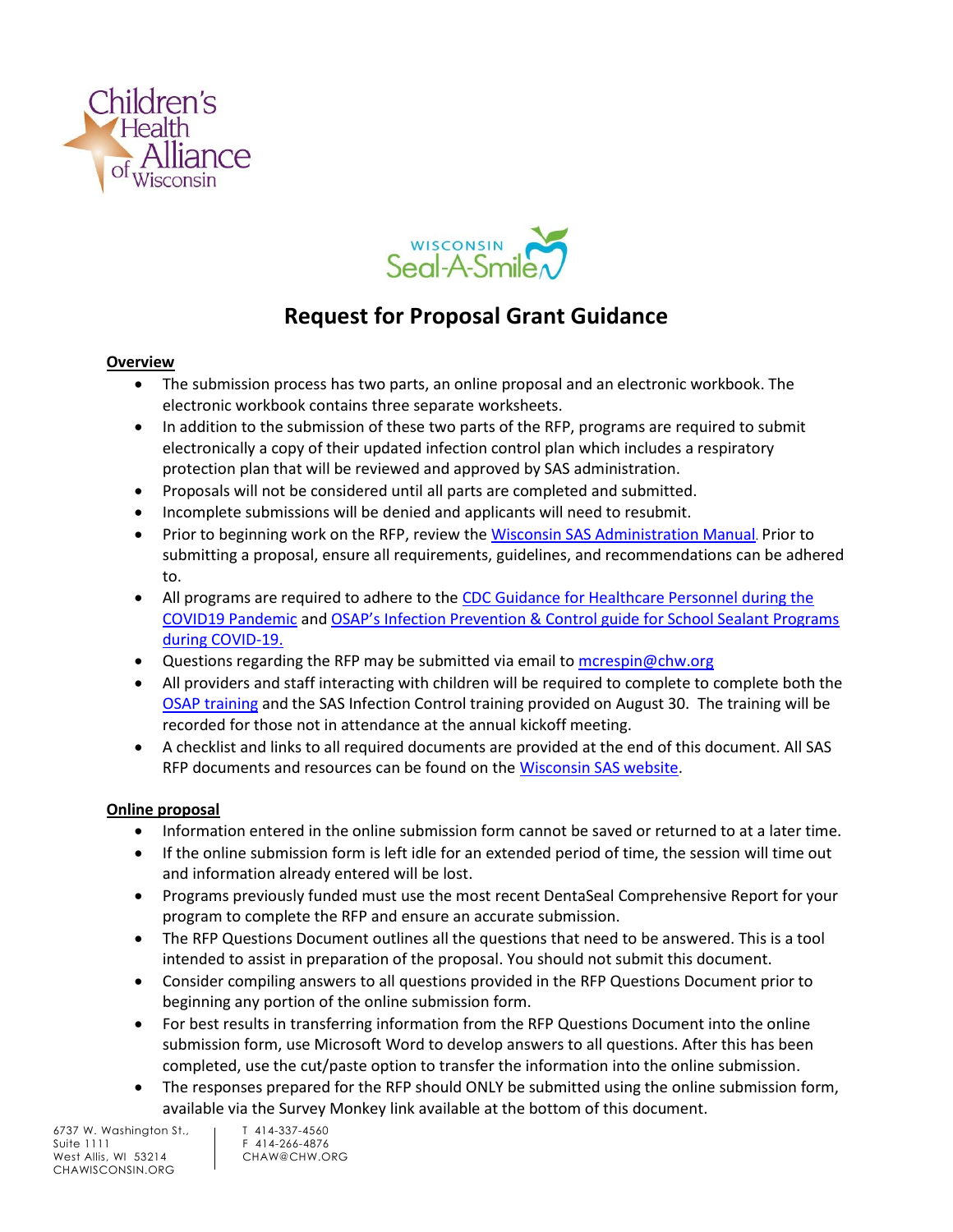

- SAS administration will no longer purchase toothbrushes and paste however we have been working with distributors to secure brushes and paste along with other disposables and PPE at discounted rates for SAS programs and anticipate providing this information in the award letter.
- Previously funded programs who answer "yes" to question 11 will skip ahead to question 16 on the Sustainability section on page 10.

### **Electronic workbook**

- This is an Excel workbook that should not be altered. It is a locked document and information can only be entered into unlocked boxes (white cells).
- There are three (3) separate worksheets within the document. All programs must complete all three tabs during the submission process.
- If the schools workbook does not have enough rows to accommodate all of your schools please submit a separate document that includes all of the appropriate information. Email the document t[o mcrespin@chw.org](mailto:mcrespin@chw.org) along with your submission.
- There is sample information preloaded in the worksheets which should be deleted before completing the worksheet. The sample data is meant to serve as an example of the format that should be used.
- Do not reuse any worksheets or workbooks from previous years.

# *Budget worksheet*

- Your overall project budget is required. This value is your program's total cost per line item and not just that which you are requesting from SAS.
- Expected Medicaid revenue should be entered at the bottom of the sheet along with other grants or revenue.

#### *Schools/mileage worksheet*

- ALL programs must fill out columns A-K of the schools worksheet however you only need to complete columns J-P if your program is requesting funding for mileage reimbursement from Wisconsin SAS.
- ONLY list schools in your school worksheet where confirmation has been obtained that your program will be providing care this year. Your school worksheet should/can be updated throughout the year as more schools confirm and schedule dates with your program.
- Enter the name of the school **exactly** as it appears in the 2022-23 Wisconsin SAS Master School List. DO NOT use an old version of this document or other older data.
- The Wisconsin SAS Master School List can be sorted by county, school district and various other categories using the arrows in the column headers.
- Include all schools, 4K and Head Start locations on the list you submit.
	- $\circ$  If a school you will serve is not included on the SAS Master School List please contact SAS administration
- Enter the Free and Reduced Meal Program (FRMP) participation rate **exactly** as it appears in the 2022-23 Wisconsin SAS Master School List.

T 414-337-4560 F 414-266-4876 CHAW@CHW.ORG